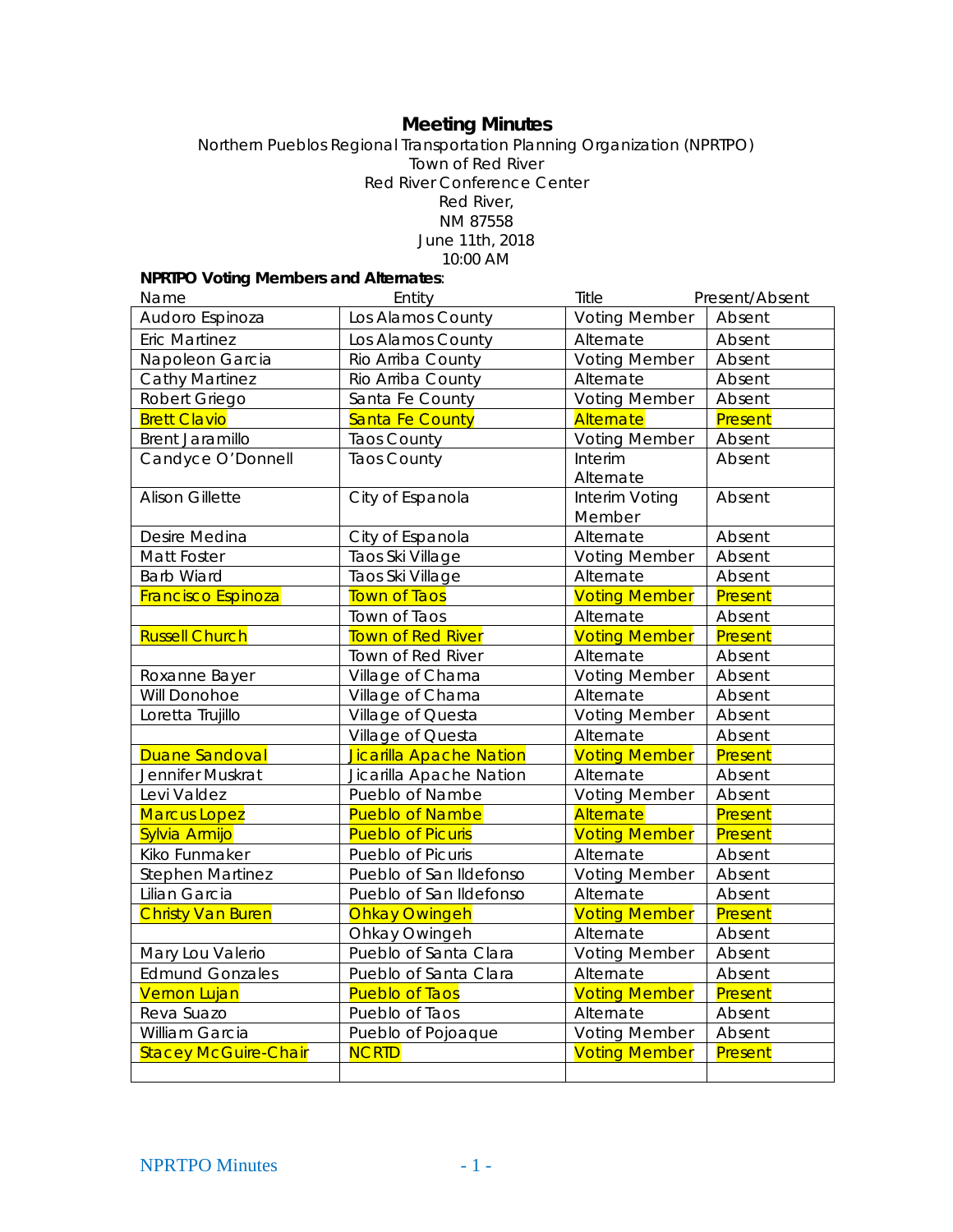#### **NCNMEDD/NPRTPO Staff**

| Dennis T. Salazar | NCNMEDD - RTPO Program Manager/Planner   |
|-------------------|------------------------------------------|
| Eric Ghahate      | NCNMEDD - Community Development Director |

### **NMDOT Staff**

Paul Brascher NMDOT- District 5

#### **Guest Members**

Diahann Jacquez City of Espanola Perry Vigil **City of Espanola** Roger Pattison Taos Ski Valley

Desiree Lujan Los Alamos County

### **I. Call Meeting to Order**

The Meeting was called to order at 10:16 a.m. by NPRTPO Chair Stacy McGuire, NCRTD.

#### **II. Pledge of Allegiance**

### **III. Welcome and Introductions:**

Individual introductions were conducted by each NPRTPO member and guests. Russell Church (Town of Red River) welcomed everyone to the Town of Red River

### **IV. Approval of the Agenda:**

Chair McGuire, called for a motion to approve the agenda

Christy Van Buren, Ohkay Owingeh Pueblo, made the motion to approve the agenda; the motion was seconded by Russell Church, Town of Red River. The motion passed and all voted in favor.

### **V. Approval of the Minutes: (May 9th, 2018 – Taos County)**

Chair McGuire called for a motion to approve the minutes as submitted.

Russell Church, Town of Red River, made the motion to approve the minutes as submitted; the motion was seconded by Duane Sandoval, Jicarilla Apache Nation. The motion passed and all voted in favor.

### **VI. Public Comments-5 minutes/person**:

Chair McGuire called for any public comment.

No Public Comments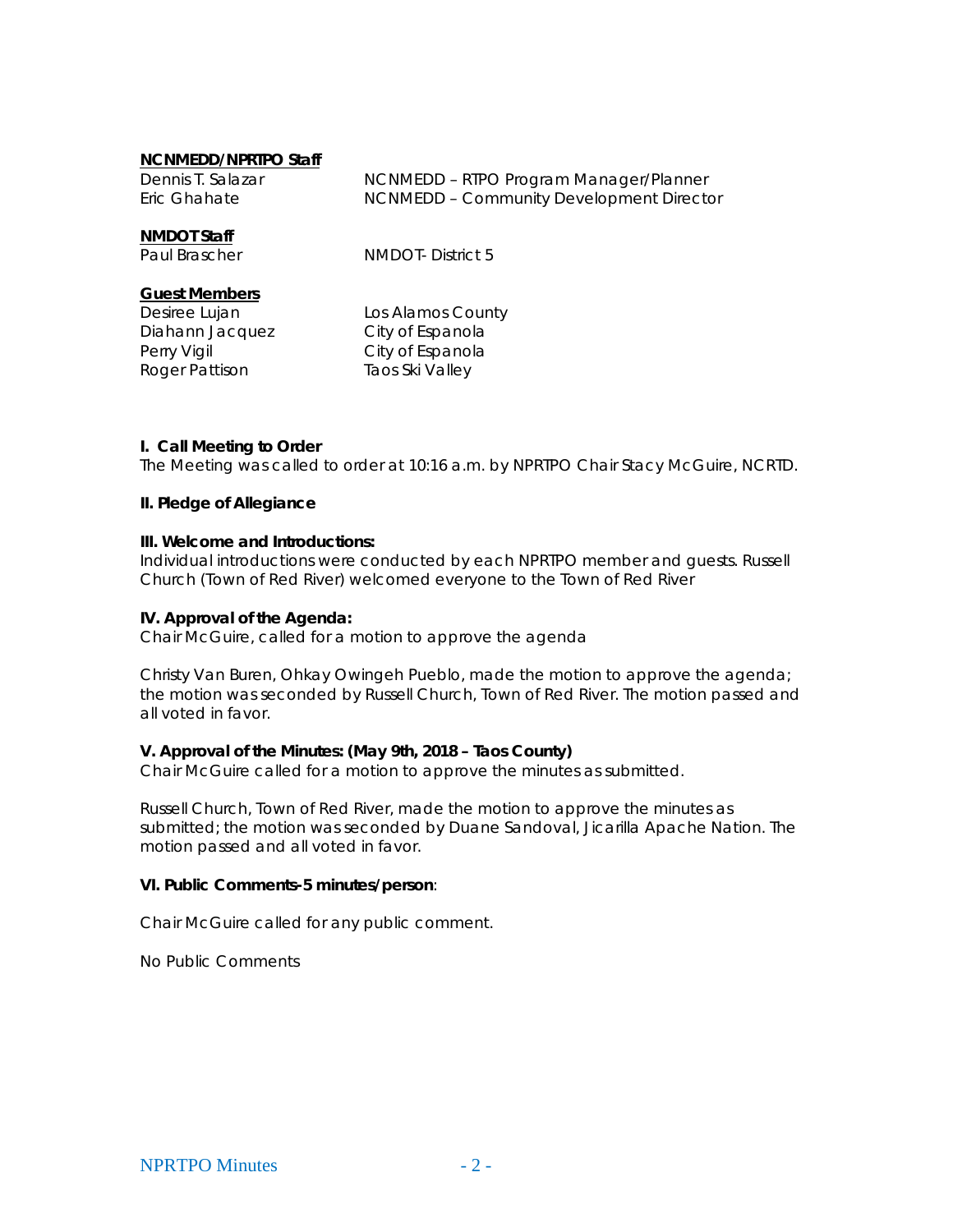### **VII. TAP/RTP Discussion:**

NCNMEDD Community Development Director Eric Ghahate gave an update regarding TAP/RTP and ensuring that everyone has had a chance to read the newly released TAP/RTP Guidebook in preparation for the upcoming application process. Mr. Ghahate mentioned that we will be starting the PFF process at our August 1st meeting. Mr. Ghahate opened the floor for questions/comments by the Board Members and those in attendance.

## **VIII: NPRTPO Bylaws (Action Item)**

Mr. Eric Ghahate gave a presentation regarding the updated Bylaws and asked for approval. After discussion by the Board and question/answer period there was a call for the question for approval for NPRTPO Bylaws with changes of removing Tesuque Pueblo from the RTPO list and recognizing Land Grants, also adding a quorum would constitute 25% of the voting membership. There will now be 7-Day Public Notice for all meetings.

Stacey McGuire, NCRTD made a motion to approve NPRTPO Bylaws with above amendments.

Vernon Lujan, Taos Pueblo made a second to the motion

Motion passed and all voted in favor.

The Board did ask to bring the Bylaws back to the next meeting for review of requested changes.

# **IX: NPRTPO Open Meetings Act Resolution 2018-001 (Action Item)**

Mr. Eric Ghahate gave a presentation regarding Open Meetings Act Resolution 2018-001. After discussion by the Board and question/answer period there was a call for the question with only amendment being that Public Notice for all meetings will be 7-Day notice now.

Vernon Lujan, Taos Pueblo made a motion to approve Resolution 2018-001 Marcus Lopez, Pueblo of Nambe made a second to the motion. Motion passed and all voted in favor.

# **X: NPRTPO Public Participation Plan (Action Item)**

Mr. Eric Ghahate gave a presentation regarding the Public Participation Plan. After discussion by the Board and question/answer period there was a call for the question.

Francisco Espinoza, Town of Taos made a motion to approve the Public Participation Plan.

Christy Van Buren, Ohkay Owingeh Pueblo made a second to the motion.

Motion passed and all voted in favor.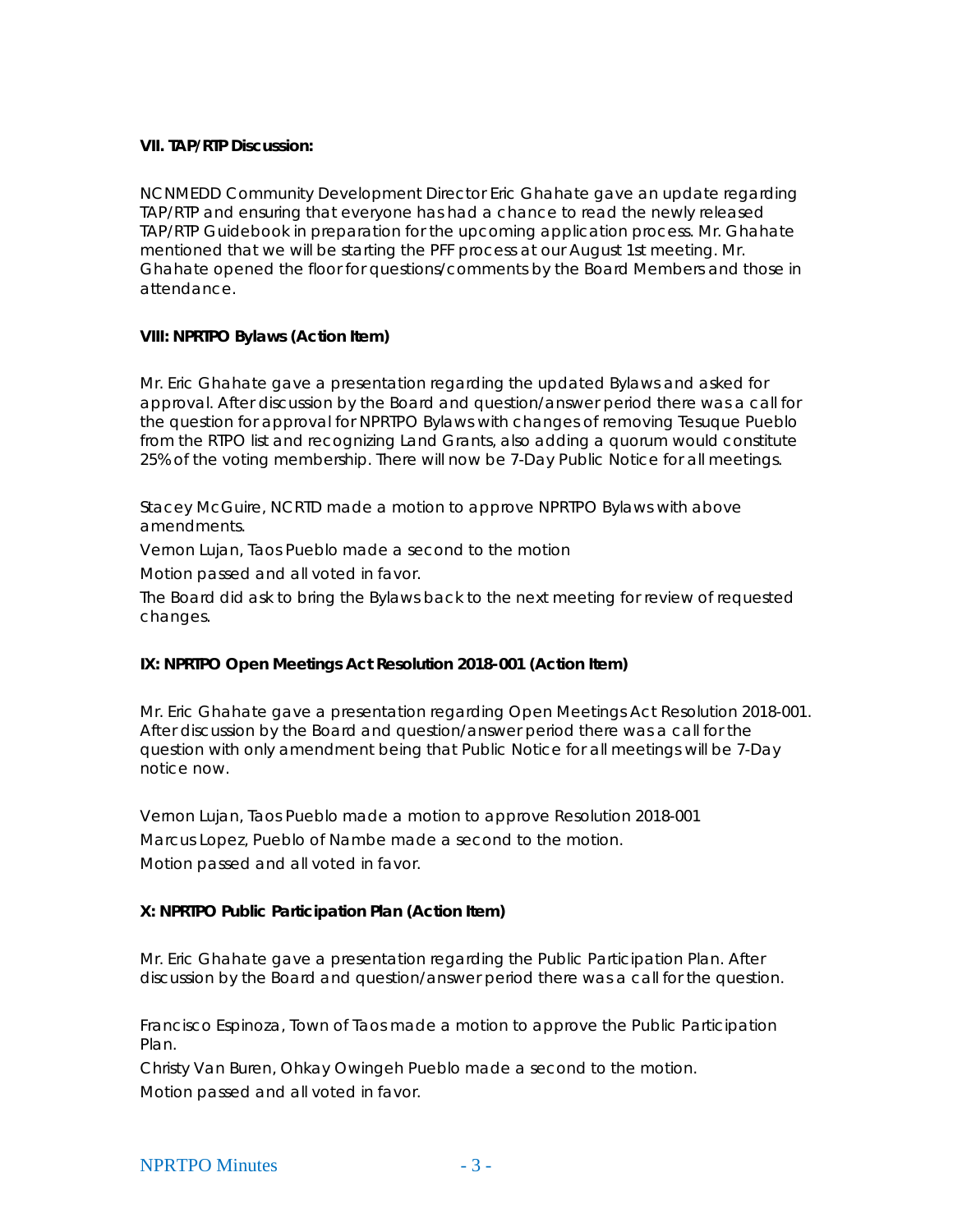### **XI: NPRTPO Title VI Plan (Action Item)**

Mr. Eric Ghahate gave a presentation regarding the Title VI Plan. After discussion by the Board and question/answer period there was a call for the question.

Christy Van Buren, Ohkay Owingeh Pueblo made a motion to approve the Title VI Plan. Sylvia Armijo, Picuris Pueblo made a second to the motion. Motion passed and all voted in favor.

### **XII: NPRTPO 2017-2018 RWP Amendment**

Mr. Eric Ghahate gave a presentation regarding the 2017-2018 RWP Amendment Process. After discussion by the Board and question/answer period there was a call for the question.

Christy Van Buren, Ohkay Owingeh Pueblo made a motion to approve the 2017-2018 RWP Amendments.

Marcus Lopez, Pueblo of Nambe made a second to the motion. Motion passed and all voted in favor.

### **XIII: NPRTPO 2019-2020 RWP Approval**

Mr. Eric Ghahate gave a presentation regarding the 2019-2020 RWP Approval process. After discussion by the Board and question/answer period there was a call for the question.

Marcus Lopez, Pueblo of Nambe made a motion to approve the 2019-2020 RWP. Christy Van Buren, Ohkay Owingeh Pueblo made a second to the motion. Motion passed and all voted in favor.

### **XIV. NPRTPO Project Tracking, Monitoring and Reporting:**

All NPRTPO Members spoke briefly of what is going on in their respective communities.

### **XV. NMDOT Updates:**